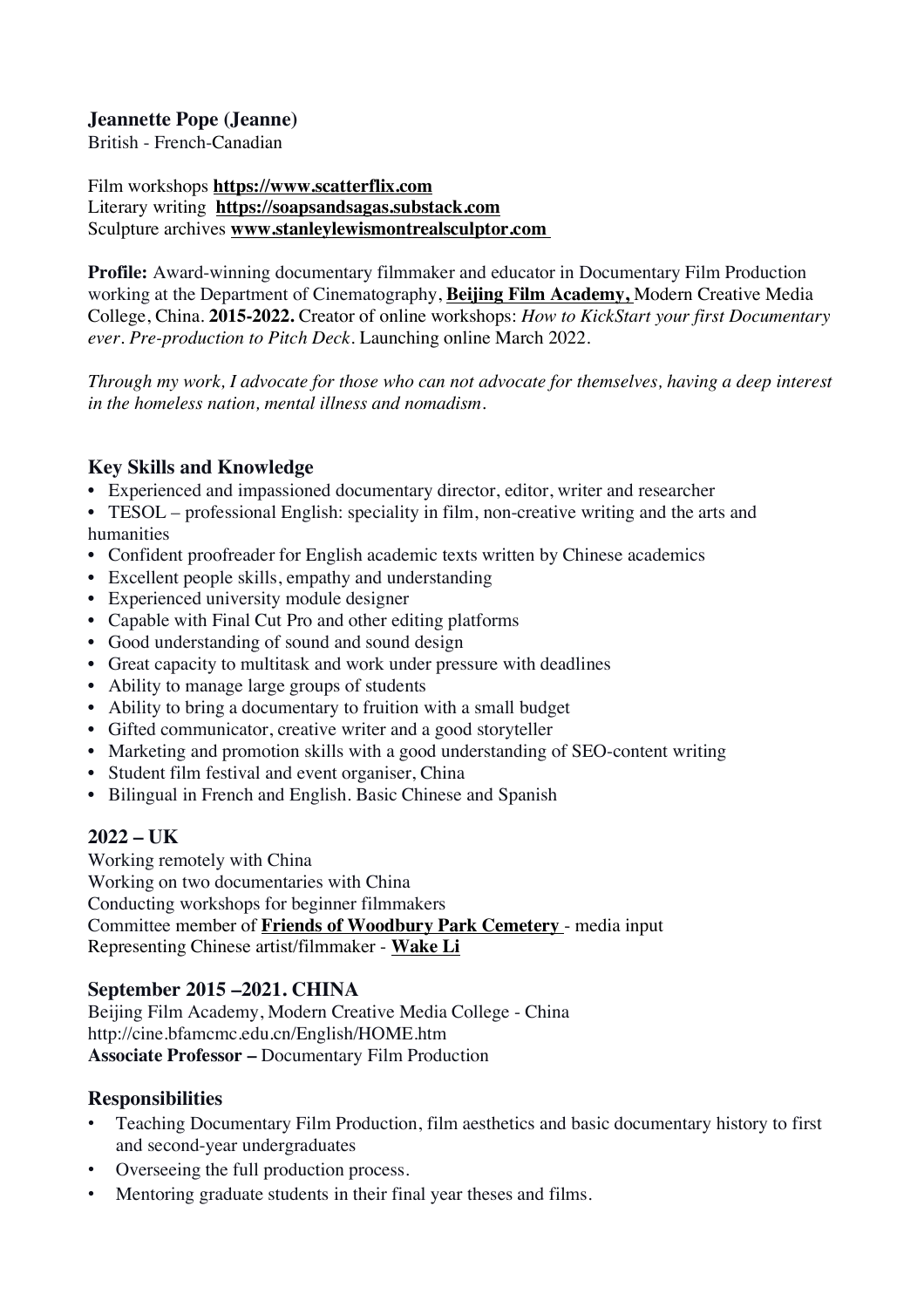- Creating class modules my classes are bilingual.
- Encouraging different ways of seeing, helping students develop better observational, editing and storytelling skills.
- Professional Film English.
- Helping to have documentary films be visible outside China to a wider audience.
- Writing English exam papers for professional Film English test.
- Writing recommendation letters for students for MA applications for overseas universities.

## **2008-2015: Indie filmmaker**

After graduating in 2008 from Concordia Film school, Canada, I worked on my grant-aided documentary film productions, collaborating with other independent Montreal filmmakers and hosting workshops in DIY – do it yourself documentary production. Voluntary work at Chez Lise, a halfway home for homeless people, resulted in an award-winning documentary. I created an important body of work on the late sculptor and dear friend, Stanley Lewis, including an online archive of his work: **www.stanleylewismontrealsculptor.com**

## **August 1995 – July 1999. FRANCE**

Painter and artisan - **Thillard Entreprise**, Tuchan, L'Aude, France. https://www.kelest.fr/a/thillard-herve-tuchan. (Studied part-time, Open University)

## **March 1992 – March 1995. IRAN**

#### Proofreader https://**irannewsdaily.com Tehran, Iran.**

Reading text and correcting articles before going to print

#### **1987 – 1992**

I travelled extensively around the world doing many varied jobs. My love for art, writing and documenting grew during these pivotal years.

# **Key achievements/projects**

- **2022:** Asked to be a committee member of Friends of Woodbury Park Cemetery.
- **2021**: Article on Shahin Pahmani published in OFFSCREEN
- Film Production: Shang Xin Fang, a full-length Chinese documentary directed by Wang Ying, wins three prestigious prizes
- **2020**: Academic paper published with an academic team: "Value of Mass Media in Food Safety Information Disclosure from the Perspective of Big Data"
- 2020: Pre-production: Waiting for my Brain full-length feature.
- Filming in my village in France for 3 months during the grape-picking.
- Publication of academic papers and a book. China.
- Created online documentary film workshops. Created an online literary newsletter. Winner of two major Film Academy Awards for *The Sea Hut* – 海边的小屋. Jinan and China.
- **2019:** Pre-production: Documentary on Norman Bethune, Canada's renegade doctor, with Hunan CTTV. Completed Chinese-English documentary – – – 海边的小屋
- **2018:** Primary proofreader *Blue Book of Film* for the Chinese film market
- Article published in **HENPICKED**
- **2000 - 2016:** Many awards in major film festivals including CANNES. Granted funding for many film projects. Mentoring film students